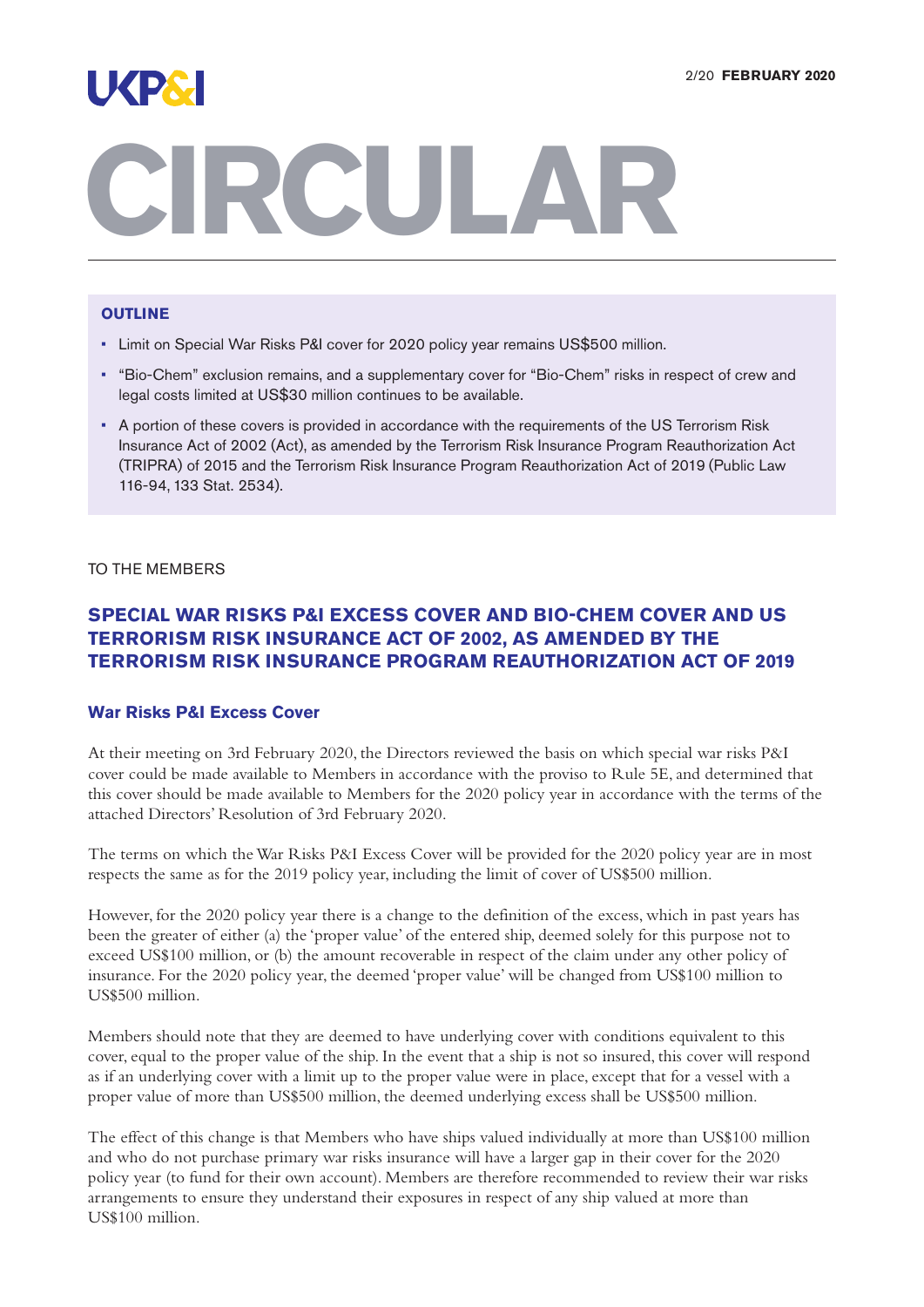As per the previous policy years, the cover will only respond to claims in excess of the proper value of the entered ship as defined in Rule 5D, now deemed not to exceed US\$500 million or whatever sum is recoverable from war risk underwriters, whichever is the greater.

Members are reminded that where payment by the Club under a guarantee or a certificate is in respect of war risks, Members shall indemnify the Club to the extent such payment is recovered or would have been recoverable under a standard P&I war risk policy.

## **Bio-Chem Cover**

The Directors also decided to provide cover for "Bio-Chem" claims in respect of crew risks and legal costs relating to all P&I liabilities that are excluded from theWar Risks P&I Excess Cover by virtue of the "Bio-Chem" exclusion, on the same terms as for the 2019 policy year, including the limit of this cover, which is US\$30 million.

Claims on this cover will again be pooled with the International Group clubs in excess of the Club retention of US\$10 million for the 2020 policy year.The detailed terms and conditions of the cover are set out in the attached Supplementary Directors' Resolution of 3rd February 2020.The principal provisions are that:

- 1. Cover will be from the ground-up (in excess of a Member's usual deductible), but limited to US\$30 million for any one accident or occurrence or series of accidents or occurrences arising from one event each vessel.
- 2. The limit of cover (US\$30 million) will apply to all interests for each vessel in aggregate regardless of the number of interests and regardless of whether or not they are entered in different P&I clubs (e.g. owners, charterers and sub-charterers).
- 3. To avoid excessive aggregation of risk, cover will have a cancellation provision (24 hours' notice).
- 4. Areas of particular sensitivity may be excluded from the cover by the decision of the Directors.
- 5. No additional premium will be charged for the cover.

## **Notices of Coverage – US Terrorism Risk Insurance Act of 2002 (Act), as amended by the Terrorism Risk Insurance Program Reauthorization Act (TRIPRA) of 2015 and the Terrorism Risk Insurance Program Reauthorization Act of 2019 (Public Law 116-94, 133 Stat. 2534)**

On 20th December 2019, the Terrorism Risk Insurance Program Reauthorization Act of 2019 (Public Law 116-94, 133 Stat. 2534) ("TRIPRA") was signed into law, extending theTRIA programme for another seven years through 31st December 2027.

A portion of theWar Risks P&I Excess Cover and the "Bio-Chem" Cover afforded to Members pursuant to the Directors' Resolutions are provided in accordance with the requirements of the US Terrorism Risk Insurance Act of 2002, as amended by the TRIPRA of 2015 and 2019, and give coverage for losses arising out of "acts of terrorism," as defined in Section 102(1) of the Act and as required by Section 103(c) of the Act. Cover for losses caused by certified "acts of terrorism" can be partially reimbursed by the US government under a program established by the Federal Law. Under the program, the United States pays 80% of covered terrorism losses exceeding the statutory established deductible paid by the insurance company providing the cover in the 2020 calendar year, and 80% of such losses in the 2021 calendar year. The Act, as amended, also imposes a program trigger on the government's compensation: i.e. insurers cannot have the benefit of the government's compensation unless the aggregate industry insured losses from a certified act of terrorism exceed a certain insured loss or "trigger" amount.The trigger amount in the 2020 calendar year and any calendar year thereafter until 2027 is US\$200 million. In addition, if the aggregate insured losses exceed US\$100 billion during any program year, the government shall not make any payment for any portion of the amount of such losses that exceeds US\$100 billion,and no insurer that has met its insurer deductible shall be liable for the payment of any portion of that amount that exceeds US\$100 billion.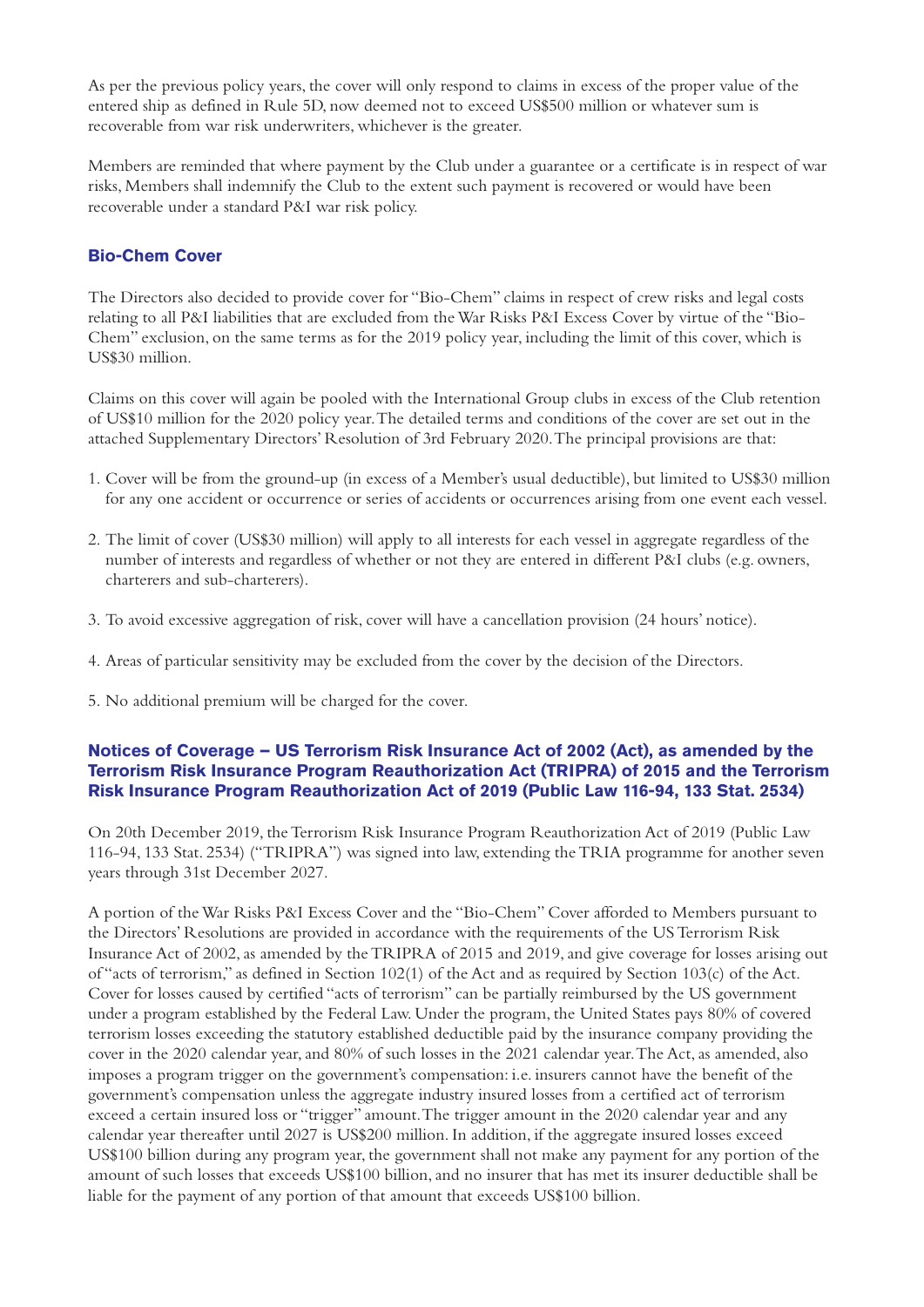Although no additional premium is charged for coverage for "acts of terrorism",a premium of US cents 0.25 per gross ton entered is deemed to be attributable to the US risk in accordance with the terms of the Act.

Yours faithfully

## **THE MANAGERS**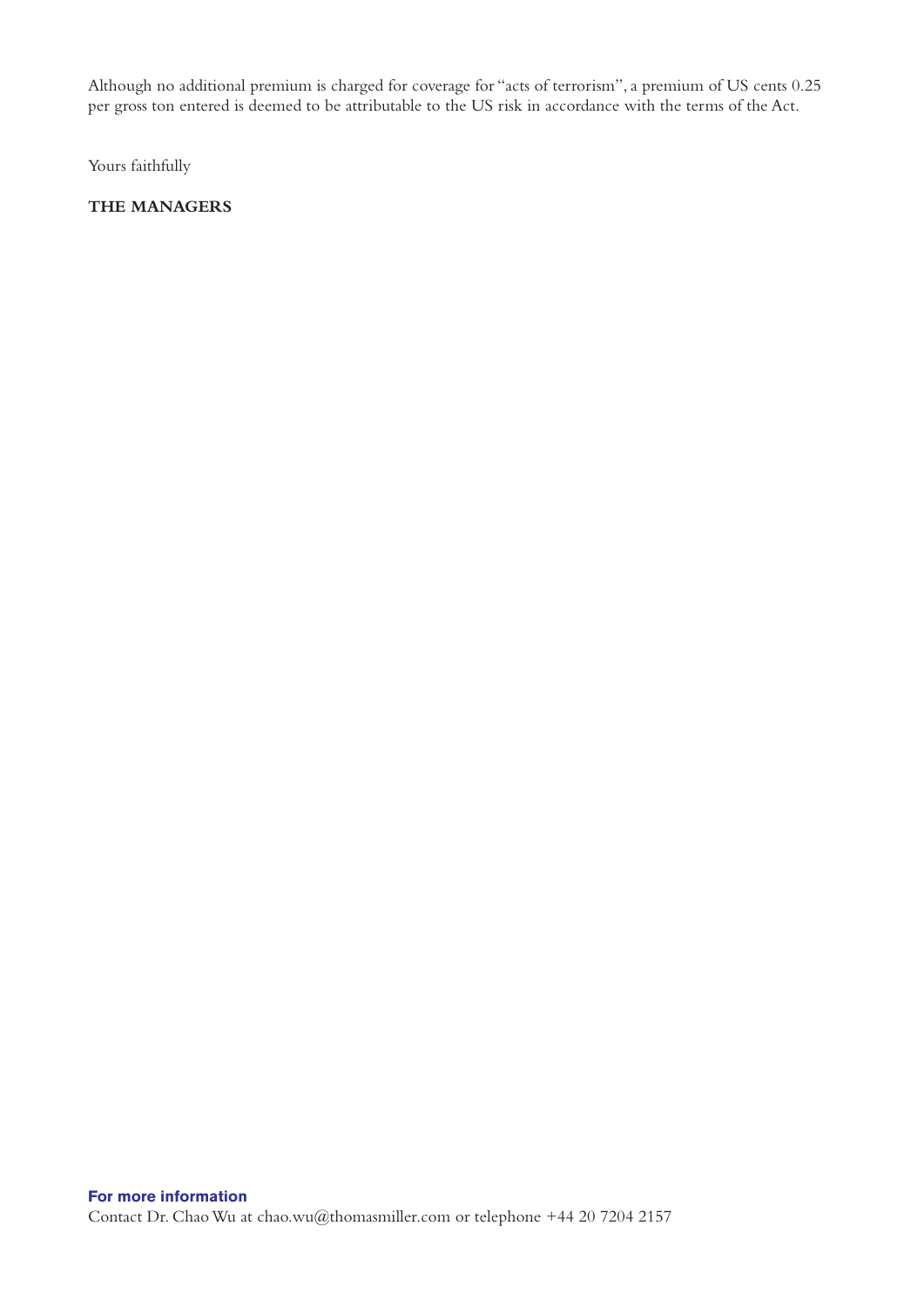# **RESOLUTION A**

## **War Risks P&I Excess Cover Special Cover under Proviso to Rule 5E Directors' Resolution of 3rd February 2020**

WHEREAS, in accordance with Rule 5E of the Association's Rules coverage for certain war and similar risks, including acts of terrorism, is excluded under the general mutual indemnity undertaking. Special cover is nevertheless provided for these same certain risks under the proviso to Rule 5E and in accordance with each individual Owner's terms of entry; and

WHEREAS, the Terrorism Risk Insurance Act of 2002 (TRIA) (Public Law 107-297), as amended by the Terrorism Risk Insurance Program Reauthorization Act of 2007 and further amended by the Terrorism Risk Insurance Program Reauthorization Act of 2015 and the Terrorism Risk Insurance Program Reauthorization Act of 2019 (Public Law 116-94, 133 Stat. 2534), makes provision for a Federal quota share indemnification to participating insurers for insured losses resulting from certain acts of terrorism occurring through 31st December 2027; and

WHEREAS, this Association, meeting the definition of "insurer", is required to make available coverage for "acts of terrorism" as defined inTRIA and is entitled under the program to an indemnification by the Secretary of theTreasury of 80% in 2020 calendar year and in any calendar year thereafter until 2027 of losses resulting from certified acts of terrorism in excess of the insurer's deductible, and

WHEREAS such indemnification will be available in the 2020 calendar year and in any calendar year thereafter until 2027 only if aggregate insured losses sustained by all insurers with respect to acts of terrorism during the calendar year exceed US\$200 million; and

WHEREAS, the Directors on behalf of the Association's membership have considered whether coverage of TRIA-defined acts of terrorism could be removed from the special cover and made subject to the general mutual indemnity undertaking but have concluded that acts of terrorism, as the other perils subject to the special cover, remain unsuitable for a general mutual indemnity undertaking; and

WHEREAS, no Owner responded affirmatively to the initial offer made by this Association to provide cover ofTRIA-defined acts of terrorism on the basis of additional premium rates designed to fund theTRIA deductible and retention without mutual indemnity or the reinsurance available to the special cover; and

WHEREAS, the Directors have determined to provide the SpecialWar Risks P&I cover including cover for terrorism risks as for the current PolicyYear and that the estimated cost forTRIA-defined coverage remains US cents 0.25 per entered ton.

IT IS NOWTHEREFORE RESOLVED, that in accordance with the proviso to Rule 5E of the Association's Rules, special cover be provided to the Members of the Association for the year commencing at 12 noon GMT on 20th February 2020 against risks, includingTRIA-defined acts of terrorism, which are excluded from cover solely by virtue of the provisions of Rule 5E. Unless otherwise agreed in writing, such cover shall be subject to all other terms and conditions of an Owner's entry in the Association and shall be provided upon and subject to the following terms and conditions:

- (l) The risks covered shall be those set out in Rule 2 of the Association's Rules in accordance with each individual Owner's terms of entry as set out in the relevant Certificate of Entry and any Endorsement thereto, except loss, damage or expense arising from an act of terrorism which the Owner incurs, or for which he is liable, as a party to TOPIA.
- (2) This special cover shall be subject to an excess of either:
	- (a) the "proper value" of the entered ship as defined in Rule 5D (which, for the purpose of this resolution only, shall be deemed not to exceed US\$500 million), or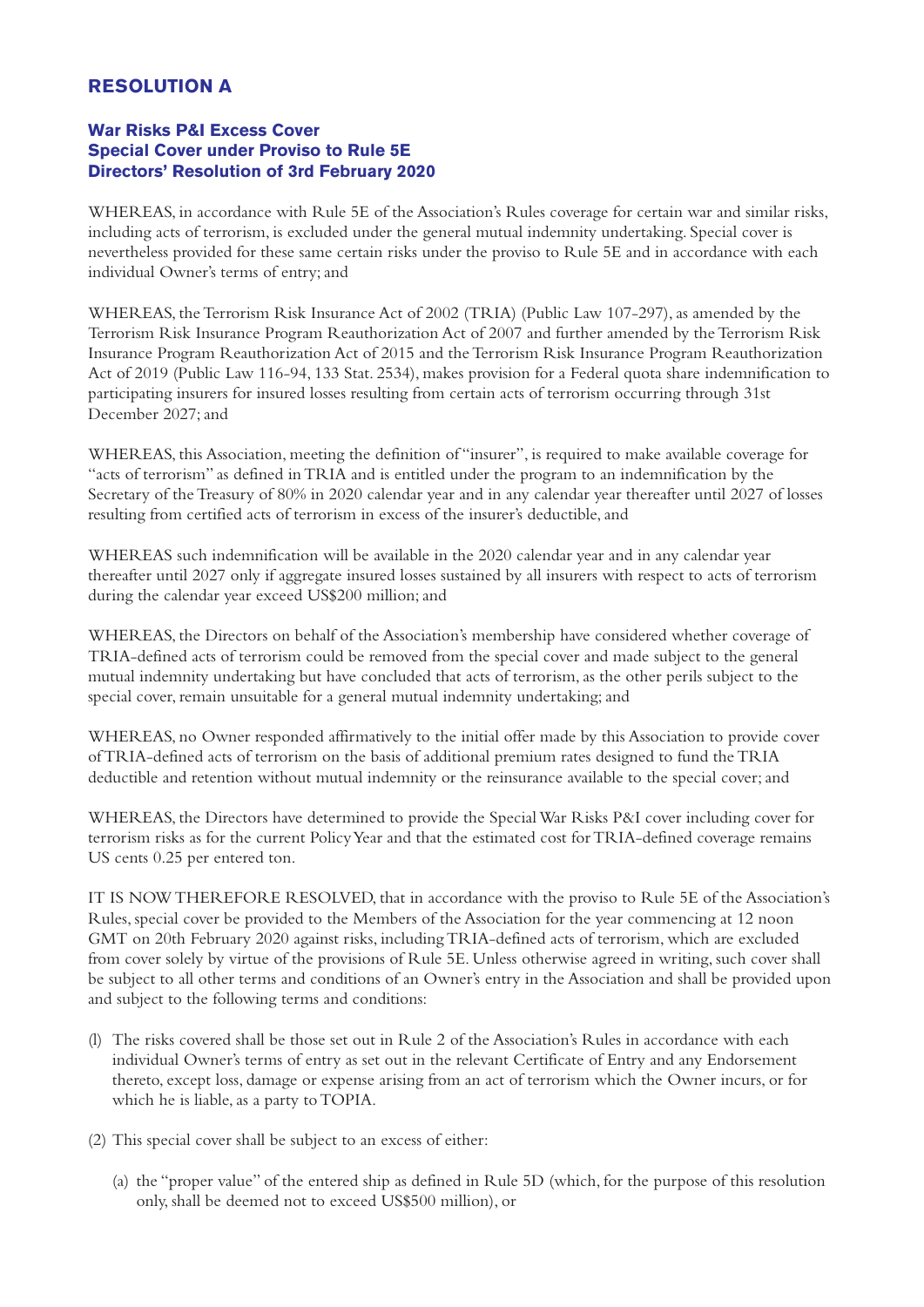(b) the amount recoverable in respect of the claim under any other policy of insurance, whether of war risks or otherwise,

whichever shall be the greater, provided that the Directors may authorise the payment, in whole or in part, of any claim or part of a claim which falls within such excess, if in their discretion and without having to give any reasons for their decision they decide that the Owner should recover from the Association.

- (3) The limit applying to this special cover shall be the lesser of
	- (a) US\$500 million each ship,any one accident or occurrence or series thereof arising from any one event, or
	- (b) such limit as may be applicable to the claim under the Member's individual terms and conditions of entry,

#### PROVIDED ALWAYS that

where a ship entered in the Association by or on behalf of any person is also separately insured in the name of or on behalf of the same or any other person by the Association or by any other insurer which is a party to the Pooling Agreement in respect of the losses, liabilities or the costs and expenses incidental thereto which are covered pursuant to the terms of this Resolution and/or the equivalent policy provisions of such other insurer, the aggregate recovery in respect of all such losses, liabilities and the costs and expenses incidental thereto shall not exceed US\$500 million or, the limit applicable to the claim under that person's individual terms and conditions of entry if less, each ship, any one event, and the liability of the Association to each such person insured by the Association shall be limited to such proportion of US\$500 million, or the limit applicable to the claim under that person's individual terms and conditions of entry if less, as the maximum claim otherwise recoverable by such person from the Association bears to the aggregate of all such claims otherwise recoverable from the Association and all such insurers.

(4) All perils included in the special cover shall be subject to the following Chemical, Biological, Biochemical, ElectromagneticWeapons and ComputerVirus Clause:

"This clause shall be paramount and shall override anything contained in this insurance inconsistent therewith:

- 1. In no case shall this insurance cover loss damage liability or expense directly or indirectly caused by or contributed to by or arising from
	- 1.1 any chemical, biological, bio-chemical or electromagnetic weapon.
	- 1.2 the use or operation, as a means for inflicting harm, of any computer virus.
	- 1.3 Clause 1.2 shall not operate to exclude losses (which would otherwise be covered under the terms of this policy) arising from the use of any computer, computer system or computer software programme or any other electronic system in the launch and/or guidance system and/or firing mechanism of any weapon or missile."
- (5) At any time or times before, or at the commencement of, or during the currency of any PolicyYear of the Association, the Directors may in their discretion determine that any ports, places, countries, zones or areas (whether of land or sea) be excluded from the insurance provided by this special cover. Save as otherwise provided by the Directors this special cover shall cease in respect of such ports, places, countries, zones or areas at midnight on the seventh day following the issue to the Members of notice of such determination in accordance with Rule 41 of the Association's Rules. Unless and to the extent that the Directors in their discretion otherwise decide there shall be no recovery from the Association under this special cover in respect of any claim howsoever arising out of any event, accident or occurrence within the said area after such date.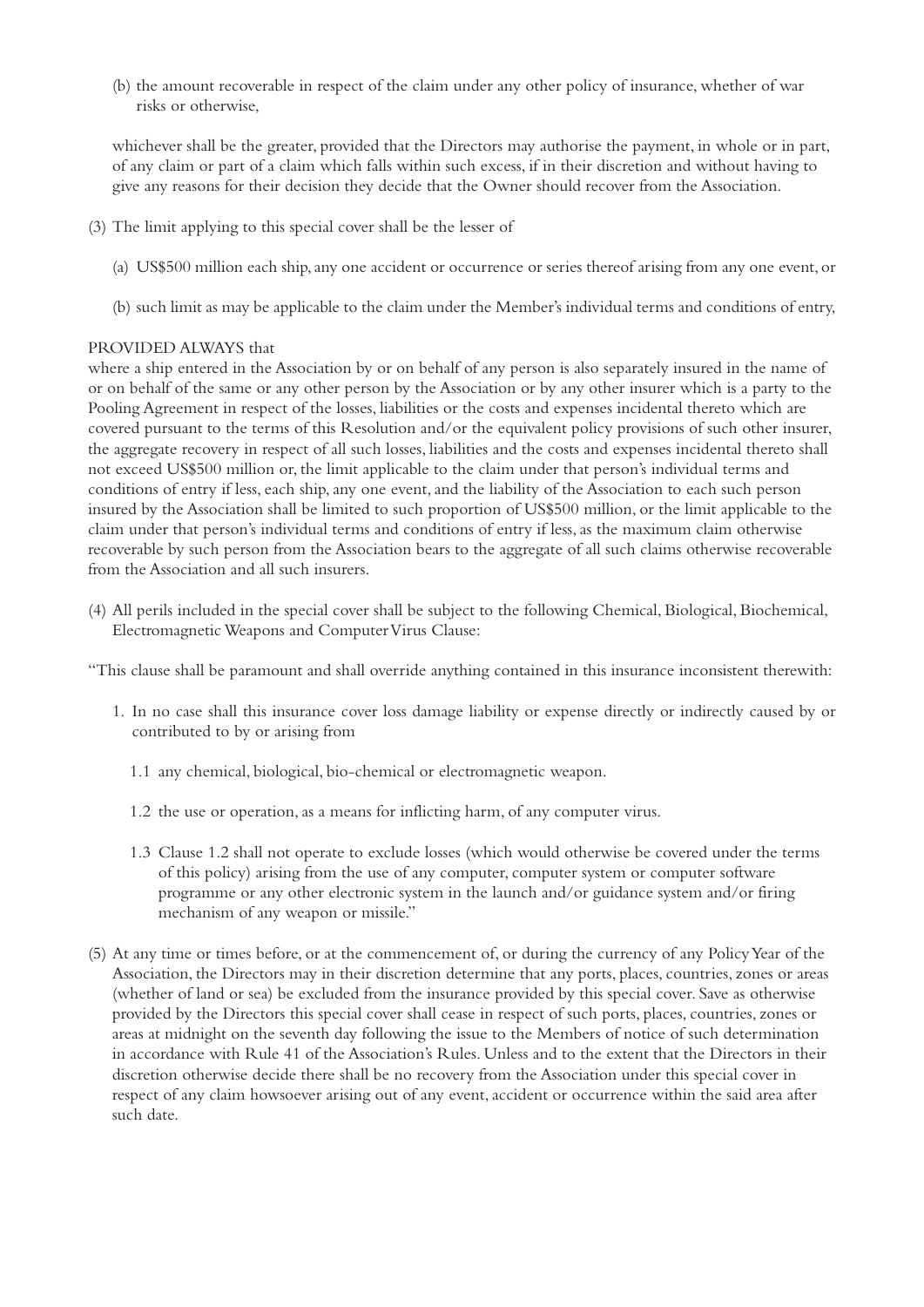- (6) Whether or not notice has been given under Clause (5) above,this special cover shall terminate automatically:
	- (a) upon the outbreak of war (whether there be a declaration of war or not) between any of the following countries: United Kingdom, United States of America, France, the Russian Federation, the People's Republic of China and this insurance excludes loss, damage, liability or expense arising from such outbreak of war;
	- (b) in respect of any ship, in connection with which cover is granted hereunder, in the event of such ship being requisitioned either for title or use and this insurance excludes loss, damage, liability or expense arising from such requisition.
- (7) Notwithstanding any other term or condition of this insurance, the Directors may in their discretion cancel this special cover giving 7 days' notice to the Members (such cancellation becoming effective on the expiry of 7 days from midnight of the day on which notice of cancellation is issued by the Association) and the Directors may at any time after the issue of notice of such cancellation resolve to reinstate special cover pursuant to the proviso to Rule 5E on such terms and conditions and subject to such limit as the Directors in their discretion may determine.

## **RESOLUTION B**

## **War Risks P&I Excess Cover Special Cover under Proviso to Rule 5E Supplementary Directors' Resolution of 3rd February 2020**

WHEREAS, in accordance with Rule 5E of the Association's Rules coverage for certain war and similar risks, including acts of terrorism, is excluded under the general mutual indemnity undertaking. Special cover is nevertheless provided for these same certain risks under the proviso to Rule 5E and the Directors' Resolution of 3rd February 2020 and

WHEREAS, the specialWar Risks P&I Excess Cover provided to Members pursuant to the Directors' Resolution of 3rd February 2020 contains in Clause 4 a Chemical, Biological, Bio-chemical, Electromagnetic Weapons and Computer Virus exclusion; and

WHEREAS, the Directors have decided that the Association should provide supplementary cover to Members in respect of certain liabilities, costs, losses and expenses excluded by the operation of this clause or by equivalent clauses in other war risks P&I policies.

IT IS NOW RESOLVED, that supplementary cover be provided to the Members of the Association for the year commencing at 12 noon GMT on 20th February 2020. Unless otherwise agreed in writing, such cover shall be subject to all other terms and conditions of an Owner's entry in the Association and shall be provided at no additional premium on the terms and conditions and exclusions set out hereinafter:

## **1. The risks covered under this supplementary resolution are the Member's liability**

- (a) to pay damages, compensation, costs or expenses in consequence of personal injury to or illness or death of any Seaman (including repatriation and substitute expense, shipwreck unemployment indemnity and diversion expenses) as set out in Rule 2, Sections 2, 3, 4, 5, 6, 7 of the Association's Rules
- (b) for legal costs and expenses as set out in Rule 2, Section 25(B) of the Association's Rules incurred solely for the purpose of avoiding or minimising any liability or risk insured by the Association other than liabilities, costs, expenses, risks recoverable at the discretion of the Directors under Rule 2, Section 24 of the Association's Rules